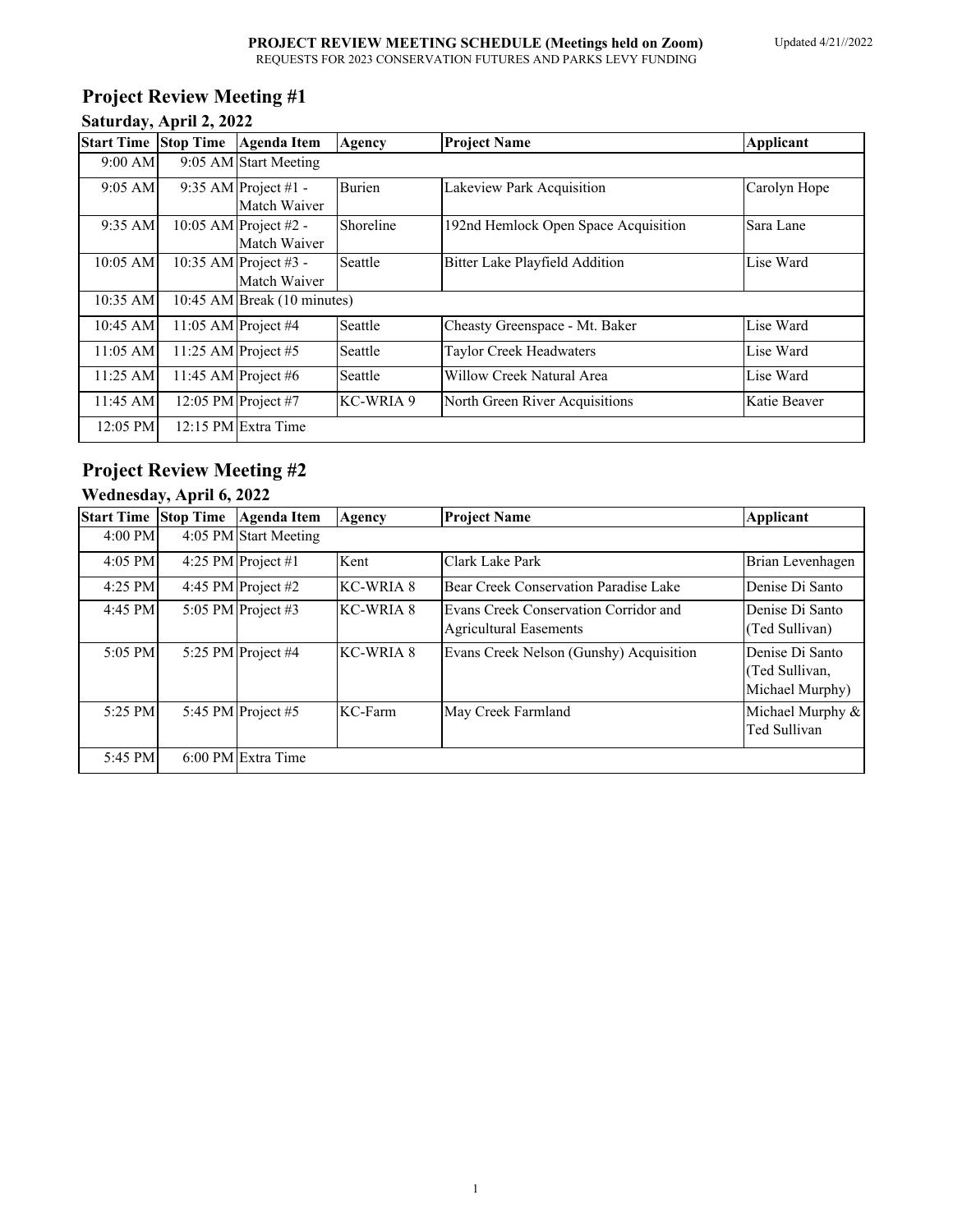## **Project Review Meeting #3 Saturday, April 9, 2022**

|            | Start Time Stop Time Agenda Item      | <b>Agency</b>                              | <b>Project Name</b>                                 | Applicant                            |
|------------|---------------------------------------|--------------------------------------------|-----------------------------------------------------|--------------------------------------|
| 9:00 AM    | 9:05 AM Start Meeting                 |                                            |                                                     |                                      |
| $9:05$ AM  | 9:35 AM Project #1 -<br>Match Waiver  | Federal Way                                | Hylebos Creek Conservation Property<br>Acquisitions | Kent Smith                           |
| 9:35 AM    | 10:05 AM Project #2 -<br>Match Waiver | <b>GROW</b><br>Northwest<br>(in Shoreline) | Ching Community Gardens                             | Kathleen Lumiere<br>& Michael McNutt |
| $10:05$ AM | 10:35 AM Project #3 -<br>Match Waiver | SeaTac                                     | Bow Lake Springs Wetland Park                       | William Appleton                     |
| 10:35 AM   | 10:45 AM Break (10 minutes)           |                                            |                                                     |                                      |
| 10:45 AM   | 11:15 AM Project #4 -<br>Match Waiver | KC-WRIA 8/9                                | Skyway - West Hill Urban Additions - EEOC           | David Kimmett                        |
| $11:15$ AM | 11:45 AM Project #5 -<br>Match Waiver | KC-WRIA 8/9                                | Skyway - West Hill Urban Additions - KCHA           | David Kimmett                        |
| 11:45 AM   | 12:05 PM Project #6                   | <b>KC-WRIA 7</b>                           | Mitchell Hill Forest                                | David Kimmett                        |
| 12:05 PM   | 12:15 PM Extra Time                   |                                            |                                                     |                                      |

# **Project Review Meeting #4**

# **Thursday, April 21, 2022**

| <b>Start Time Stop Time</b> | <b>Agenda Item</b>    | Agency           | <b>Project Name</b>                           | <b>Applicant</b> |
|-----------------------------|-----------------------|------------------|-----------------------------------------------|------------------|
| $4:00$ PM                   | 4:05 PM Start Meeting |                  |                                               |                  |
| $4:05$ PM                   | 4:25 PM Project #1    | Shoreline        | Rotary Park Acquisition I                     | Sara Lane        |
| $4:25$ PM                   | 4:45 PM Project #2    | Shoreline        | Twin Ponds 1                                  | Sara Lane        |
| 4:45 PM                     | 5:05 PM Project #3    | <b>KC-WRIA 7</b> | Middle Fork Snoqualmie Natural Area Additions | Kelly Heintz     |
| 5:05 PM                     | 5:25 PM Project #4    | KC-WRIA 7        | Three Forks Natural Area Additions            | Kelly Heintz     |
| 5:25 PM                     | 5:45 PM Project $#5$  | <b>KC-WRIA 8</b> | Cascade Mountains Gateway Project             | Kelly Heintz     |
| 5:45 PM                     | 6:05 PM Project #6    | <b>KC-WRIA 8</b> | East Fork Issaquah Creek Restoration          | Judy Blanco      |
| $6:05$ PM                   | 6:15 PM Extra Time    |                  |                                               |                  |